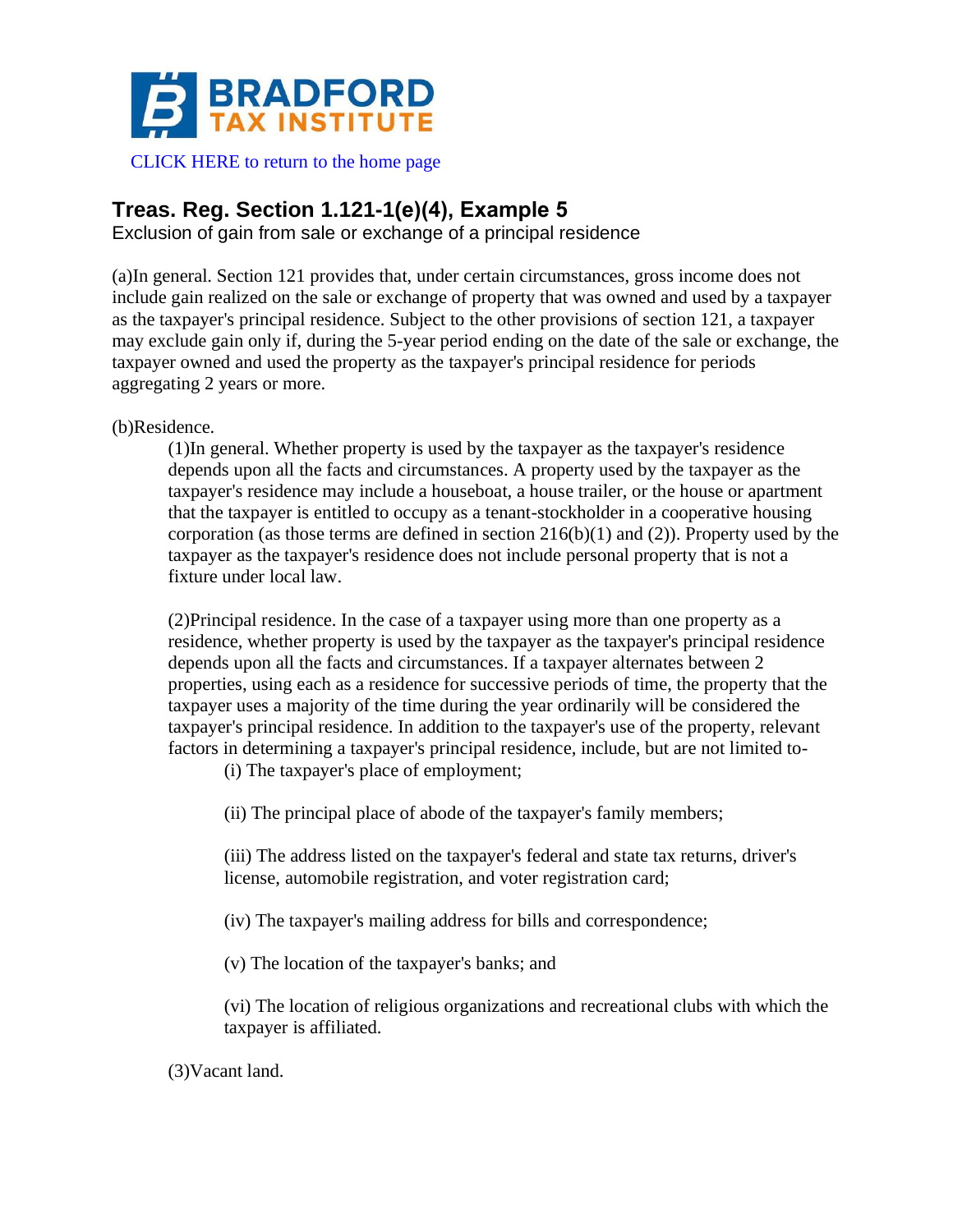(i) In general. The sale or exchange of vacant land is not a sale or exchange of the taxpayer's principal residence unless-

(A) The vacant land is adjacent to land containing the dwelling unit of the taxpayer's principal residence;

(B) The taxpayer owned and used the vacant land as part of the taxpayer's principal residence;

(C) The taxpayer sells or exchanges the dwelling unit in a sale or exchange that meets the requirements of section 121 within 2 years before or 2 years after the date of the sale or exchange of the vacant land; and

(D) The requirements of section 121 have otherwise been met with respect to the vacant land.

## (ii) Limitations.

(A) Maximum limitation amount. For purposes of section 121(b)(1) and (2) (relating to the maximum limitation amount of the section 121 exclusion), the sale or exchange of the dwelling unit and the vacant land are treated as one sale or exchange. Therefore, only one maximum limitation amount of \$250,000 (\$500,000 for certain joint returns) applies to the combined sales or exchanges of vacant land and the dwelling unit. In applying the maximum limitation amount to sales or exchanges that occur in different taxable years, gain from the sale or exchange of the dwelling unit, up to the maximum limitation amount under section  $121(b)(1)$  or (2), is excluded first and each spouse is treated as excluding one-half of the gain from a sale or exchange to which section  $121(b)(2)(A)$ and  $\S1.121-2(a)(3)(i)$  (relating to the limitation for certain joint returns) apply.

(B) Sale or exchange of more than one principal residence in 2-year period. If a dwelling unit and vacant land are sold or exchanged in separate transactions that qualify for the section 121 exclusion under this paragraph (b)(3), each of the transactions is disregarded in applying section  $121(b)(3)$  (restricting the application of section 121 to only 1 sale or exchange every 2 years) to the other transactions but is taken into account as a sale or exchange of a principal residence on the date of the transaction in applying section 121(b)(3) to that transaction and the sale or exchange of any other principal residence.

(C) Sale or exchange of vacant land before dwelling unit. If the sale or exchange of the dwelling unit occurs in a later taxable year than the sale or exchange of the vacant land and after the date prescribed by law (including extensions) for the filing of the return for the taxable year of the sale or exchange of the vacant land, any gain from the sale or exchange of the vacant land must be treated as taxable on the taxpayer's return for the taxable year of the sale or exchange of the vacant land. If the taxpayer has reported gain from the sale or exchange of the vacant land as taxable, after satisfying the requirements of this paragraph (b)(3) the taxpayer may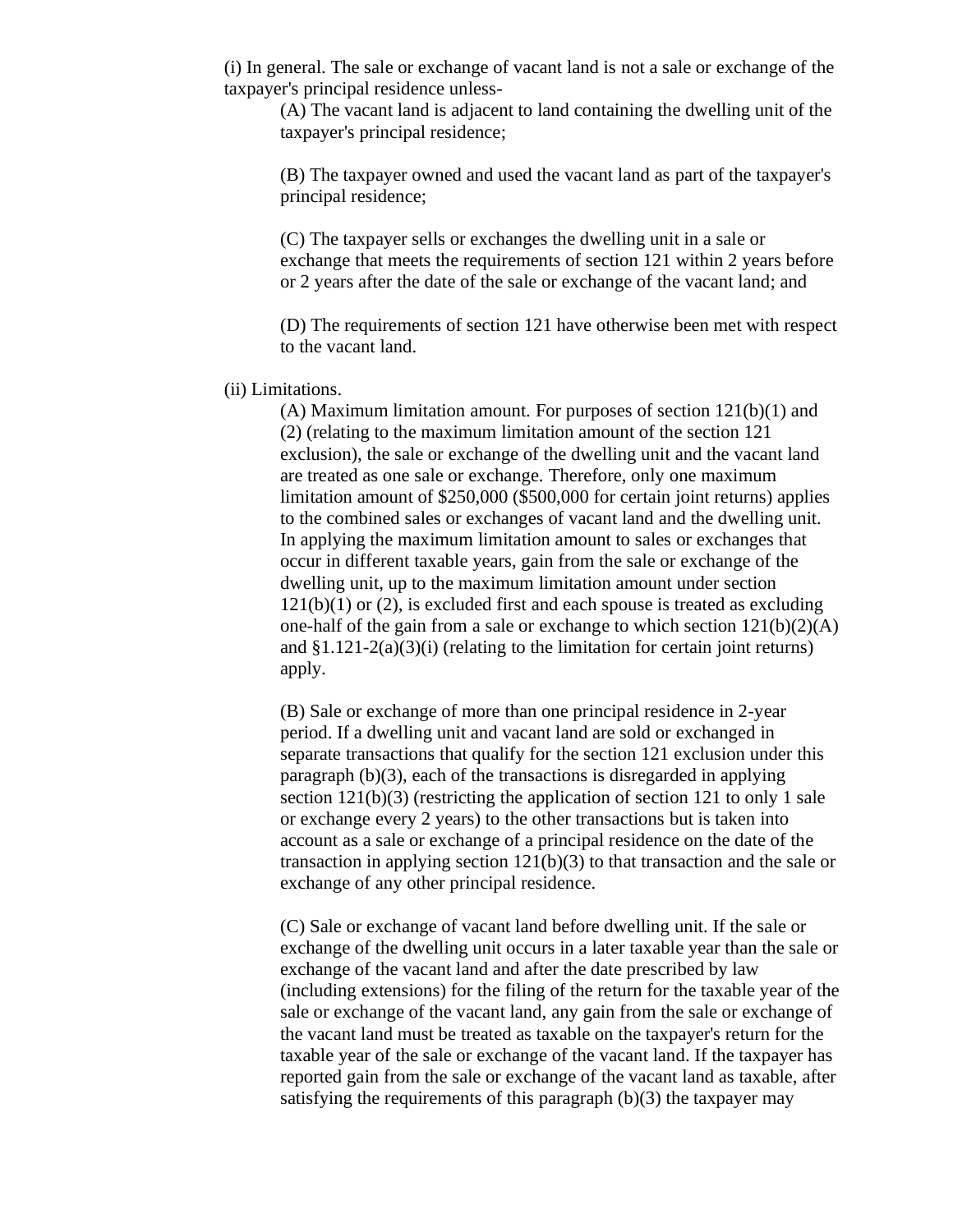claim the section 121 exclusion with regard to the sale or exchange of the vacant land (for any period for which the period of limitation under section 6511 has not expired) by filing an amended return.

(4)Examples. The provisions of this paragraph (b) are illustrated by the following examples:

Example (1). Taxpayer A owns 2 residences, one in New York and one in Florida. From 1999 through 2004, he lives in the New York residence for 7 months and the Florida residence for 5 months of each year. In the absence of facts and circumstances indicating otherwise, the New York residence is A's principal residence. A would be eligible for the section 121 exclusion of gain from the sale or exchange of the New York residence, but not the Florida residence.

Example (2). Taxpayer B owns 2 residences, one in Virginia and one in Maine. During 1999 and 2000, she lives in the Virginia residence. During 2001 and 2002, she lives in the Maine residence. During 2003, she lives in the Virginia residence. B's principal residence during 1999, 2000, and 2003 is the Virginia residence. B's principal residence during 2001 and 2002 is the Maine residence. B would be eligible for the 121 exclusion of gain from the sale or exchange of either residence (but not both) during 2003.

Example (3). In 1991 Taxpayer C buys property consisting of a house and 10 acres that she uses as her principal residence. In May 2005 C sells 8 acres of the land and realizes a gain of \$110,000. C does not sell the dwelling unit before the due date for filing C's 2005 return, therefore C is not eligible to exclude the \$110,000 of gain. In March 2007 C sells the house and remaining 2 acres realizing a gain of \$180,000 from the sale of the house. C may exclude the \$180,000 of gain. Because the sale of the 8 acres occurred within 2 years from the date of the sale of the dwelling unit, the sale of the 8 acres is treated as a sale of the taxpayer's principal residence under paragraph (b)(3) of this section. C may file an amended return for 2005 to claim an exclusion for \$70,000 (\$250,000 - \$180,000 gain previously excluded) of the \$110,000 gain from the sale of the 8 acres.

Example (4). In 1998 Taxpayer D buys a house and 1 acre that he uses as his principal residence. In 1999 D buys 29 acres adjacent to his house and uses the vacant land as part of his principal residence. In 2003 D sells the house and 1 acre and the 29 acres in 2 separate transactions. D sells the house and 1 acre at a loss of \$25,000. D realizes \$270,000 of gain from the sale of the 29 acres. D may exclude the \$245,000 gain from the 2 sales.

(c)Ownership and use requirements.

(1)In general. The requirements of ownership and use for periods aggregating 2 years or more may be satisfied by establishing ownership and use for 24 full months or for 730 days (365 x 2). The requirements of ownership and use may be satisfied during nonconcurrent periods if both the ownership and use tests are met during the 5-year period ending on the date of the sale or exchange.

(2)Use.

(i) In establishing whether a taxpayer has satisfied the 2-year use requirement, occupancy of the residence is required. However, short temporary absences, such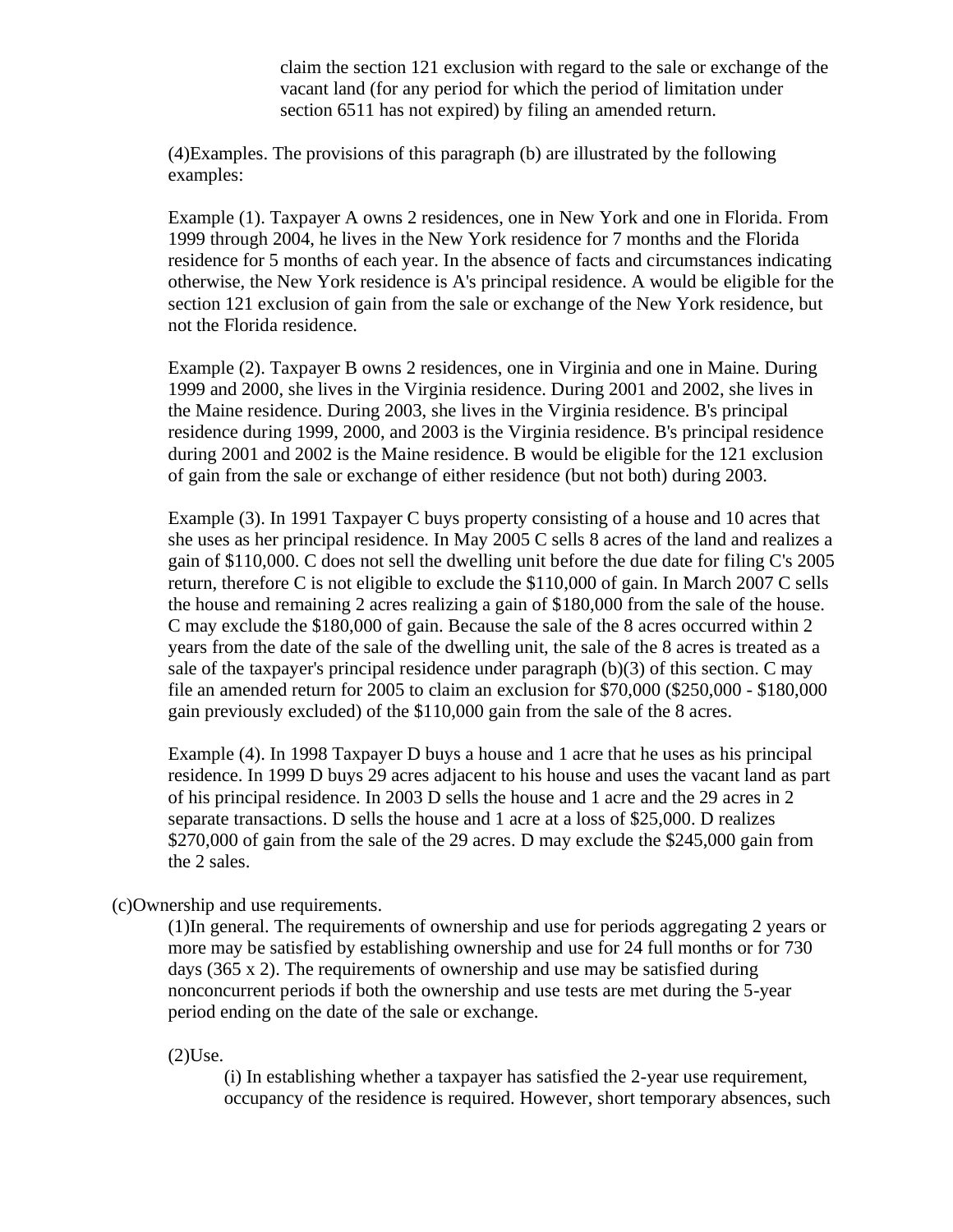as for vacation or other seasonal absence (although accompanied with rental of the residence), are counted as periods of use.

(ii) Determination of use during periods of out-of-residence care. If a taxpayer has become physically or mentally incapable of self-care and the taxpayer sells or exchanges property that the taxpayer owned and used as the taxpayer's principal residence for periods aggregating at least 1 year during the 5-year period preceding the sale or exchange, the taxpayer is treated as using the property as the taxpayer's principal residence for any period of time during the 5-year period in which the taxpayer owns the property and resides in any facility (including a nursing home) licensed by a State or political subdivision to care for an individual in the taxpayer's condition.

(3)Ownership.

(i) Trusts. If a residence is owned by a trust, for the period that a taxpayer is treated under sections 671 through 679 (relating to the treatment of grantors and others as substantial owners) as the owner of the trust or the portion of the trust that includes the residence, the taxpayer will be treated as owning the residence for purposes of satisfying the 2-year ownership requirement of section 121, and the sale or exchange by the trust will be treated as if made by the taxpayer.

(ii) Certain single owner entities. If a residence is owned by an eligible entity (within the meaning of §301.7701-3(a) of this chapter) that has a single owner and is disregarded for federal tax purposes as an entity separate from its owner under §301.7701-3 of this chapter, the owner will be treated as owning the residence for purposes of satisfying the 2-year ownership requirement of section 121, and the sale or exchange by the entity will be treated as if made by the owner.

(4)Examples. The provisions of this paragraph (c) are illustrated by the following examples. The examples assume that §1.121-3 (relating to the reduced maximum exclusion) does not apply to the sale of the property. The examples are as follows:

Example (1). Taxpayer A has owned and used his house as his principal residence since 1986. On January 31, 1998, A moves to another state. A rents his house to tenants from that date until April 18, 2000, when he sells it. A is eligible for the section 121 exclusion because he has owned and used the house as his principal residence for at least 2 of the 5 years preceding the sale.

Example (2). Taxpayer B owns and uses a house as her principal residence from 1986 to the end of 1997. On January 4, 1998, B moves to another state and ceases to use the house. B's son moves into the house in March 1999 and uses the residence until it is sold on July 1, 2001. B may not exclude gain from the sale under section 121 because she did not use the property as her principal residence for at least 2 years out of the 5 years preceding the sale.

Example (3). Taxpayer C lives in a townhouse that he rents from 1993 through 1996. On January 18, 1997, he purchases the townhouse. On February 1, 1998, C moves into his daughter's home. On May 25, 2000, while still living in his daughter's home, C sells his townhouse. The section 121 exclusion will apply to gain from the sale because C owned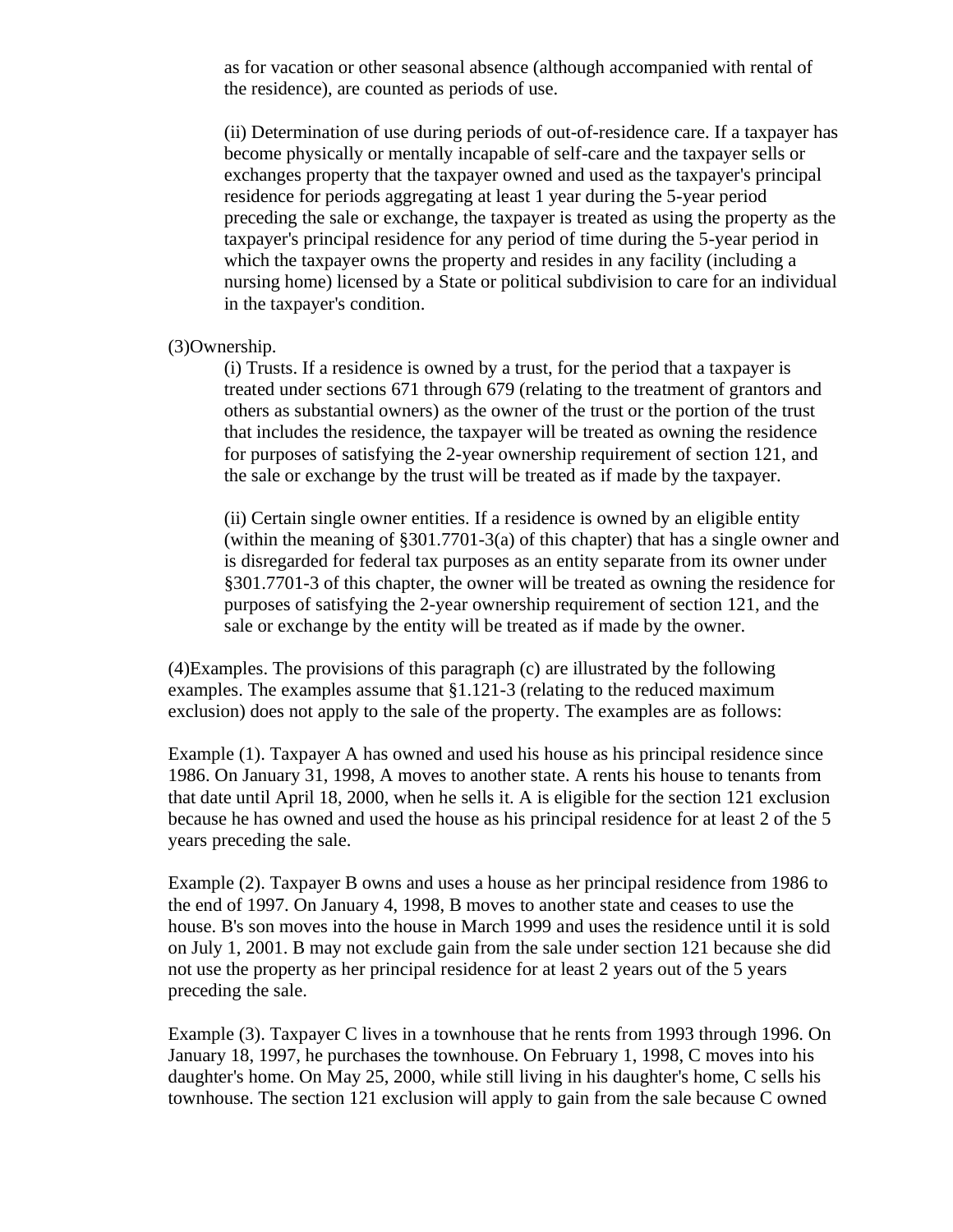the townhouse for at least 2 years out of the 5 years preceding the sale (from January 19, 1997 until May 25, 2000) and he used the townhouse as his principal residence for at least 2 years during the 5-year period preceding the sale (from May 25, 1995 until February 1, 1998).

Example (4). Taxpayer D, a college professor, purchases and moves into a house on May 1, 1997. He uses the house as his principal residence continuously until September 1, 1998, when he goes abroad for a 1-year sabbatical leave. On October 1, 1999, 1 month after returning from the leave, D sells the house. Because his leave is not considered to be a short temporary absence under paragraph (c)(2) of this section, the period of the sabbatical leave may not be included in determining whether D used the house for periods aggregating 2 years during the 5-year period ending on the date of the sale. Consequently, D is not entitled to exclude gain under section 121 because he did not use the residence for the requisite period.

Example (5). Taxpayer E purchases a house on February 1, 1998, that he uses as his principal residence. During 1998 and 1999, E leaves his residence for a 2-month summer vacation. E sells the house on March 1, 2000. Although, in the 5-year period preceding the date of sale, the total time E used his residence is less than 2 years (21 months), the section 121 exclusion will apply to gain from the sale of the residence because, under paragraph (c)(2) of this section, the 2-month vacations are short temporary absences and are counted as periods of use in determining whether E used the residence for the requisite period.

(d)Depreciation taken after May 6, 1997.

(1)In general. The section 121 exclusion does not apply to so much of the gain from the sale or exchange of property as does not exceed the portion of the depreciation adjustments (as defined in section  $1250(b)(3)$ ) attributable to the property for periods after May 6, 1997. Depreciation adjustments allocable to any portion of the property to which the section 121 exclusion does not apply under paragraph (e) of this section are not taken into account for this purpose.

(2)Example. The provisions of this paragraph (d) are illustrated by the following example:

Example. On July 1, 1999, Taxpayer A moves into a house that he owns and had rented to tenants since July 1, 1997. A took depreciation deductions totaling \$14,000 for the period that he rented the property. After using the residence as his principal residence for 2 full years, A sells the property on August 1, 2001. A's gain realized from the sale is \$40,000. A has no other section 1231 or capital gains or losses for 2001. Only \$26,000 (\$40,000 gain realized - \$14,000 depreciation deductions) may be excluded under section 121. Under section  $121(d)(6)$  and paragraph (d)(1) of this section, A must recognize \$14,000 of the gain as unrecaptured section 1250 gain within the meaning of section 1(h).

## (e)Property used in part as a principal residence.

(1)Allocation required. Section 121 will not apply to the gain allocable to any portion (separate from the dwelling unit) of property sold or exchanged with respect to which a taxpayer does not satisfy the use requirement. Thus, if a portion of the property was used for residential purposes and a portion of the property (separate from the dwelling unit) was used for non-residential purposes, only the gain allocable to the residential portion is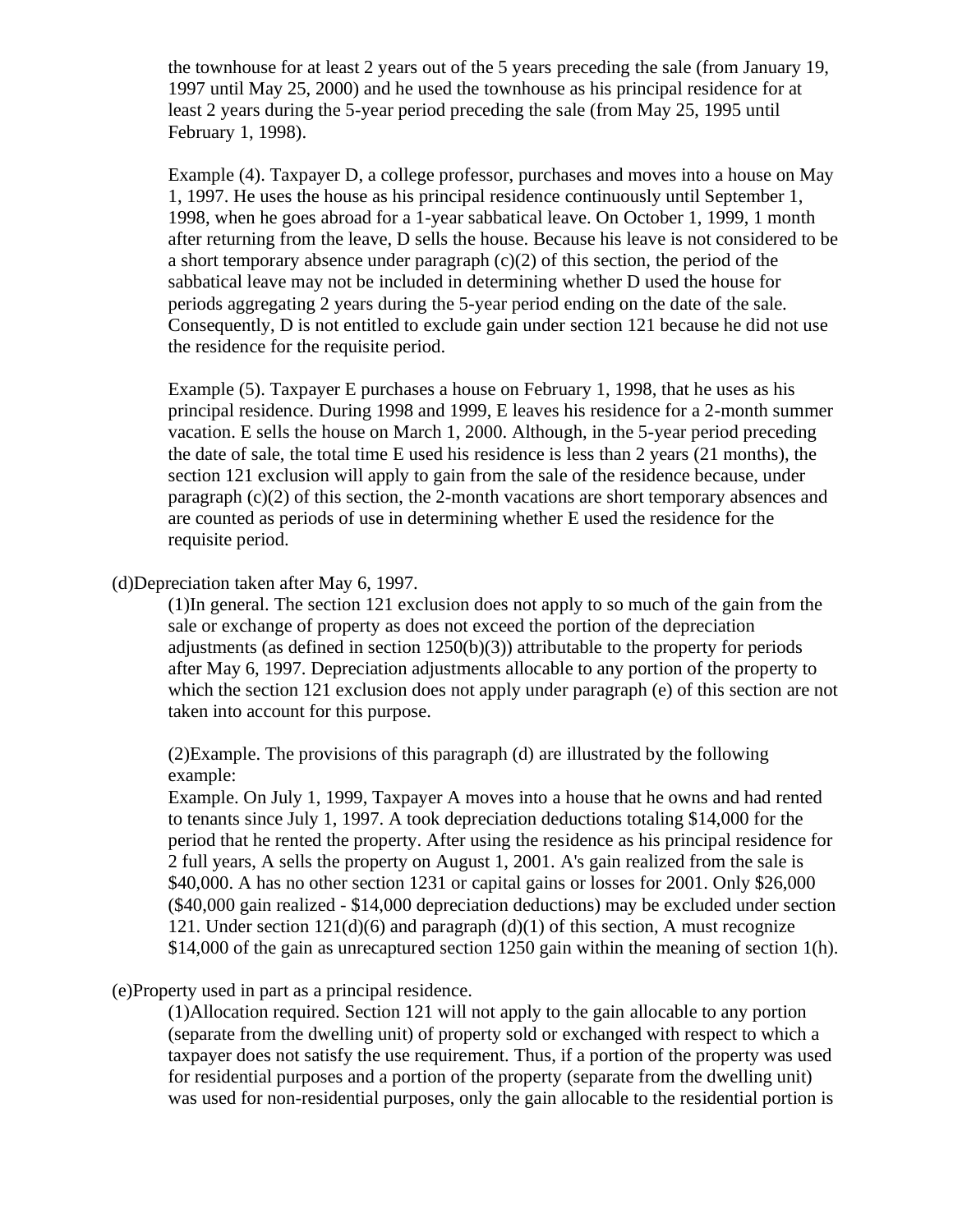excludable under section 121. No allocation is required if both the residential and nonresidential portions of the property are within the same dwelling unit. However, section 121 does not apply to the gain allocable to the residential portion of the property to the extent provided by paragraph (d) of this section.

(2)Dwelling unit. For purposes of this paragraph (e), the term dwelling unit has the same meaning as in section 280A(f)(1), but does not include appurtenant structures or other property.

(3)Method of allocation. For purposes of determining the amount of gain allocable to the residential and non-residential portions of the property, the taxpayer must allocate the basis and the amount realized between the residential and the non-residential portions of the property using the same method of allocation that the taxpayer used to determine depreciation adjustments (as defined in section 1250(b)(3)), if applicable.

(4)Examples. The provisions of this paragraph (e) are illustrated by the following examples:

Example (1). Non-residential use of property not within the dwelling unit.

(i) Taxpayer A owns a property that consists of a house, a stable and 35 acres. A uses the stable and 28 acres for non-residential purposes for more than 3 years during the 5-year period preceding the sale. A uses the entire house and the remaining 7 acres as his principal residence for at least 2 years during the 5-year period preceding the sale. For periods after May 6, 1997, A claims depreciation deductions of \$9,000 for the non-residential use of the stable. A sells the entire property in 2004, realizing a gain of \$24,000. A has no other section 1231 or capital gains or losses for 2004.

(ii) Because the stable and the 28 acres used in the business are separate from the dwelling unit, the allocation rules under this paragraph (e) apply and A must allocate the basis and amount realized between the portion of the property that he used as his principal residence and the portion of the property that he used for non-residential purposes. A determines that \$14,000 of the gain is allocable to the non-residential-use portion of the property and that \$10,000 of the gain is allocable to the portion of the property used as his residence. A must recognize the \$14,000 of gain allocable to the non-residential-use portion of the property (\$9,000 of which is unrecaptured section 1250 gain within the meaning of section 1(h), and \$5,000 of which is adjusted net capital gain). A may exclude \$10,000 of the gain from the sale of the property.

Example (2). Non-residential use of property not within the dwelling unit and rental of the entire property.

(i) In 1998 Taxpayer B buys a property that includes a house, a barn, and 2 acres. B uses the house and 2 acres as her principal residence and the barn for an antiques business. In 2002, B moves out of the house and rents it to tenants. B sells the property in 2004, realizing a gain of \$21,000. Between 1998 and 2004 B claims depreciation deductions of \$4,800 attributable to the antiques business. Between 2002 and 2004 B claims depreciation deductions of \$3,000 attributable to the house. B has no other section 1231 or capital gains or losses for 2004. (ii) Because the portion of the property used in the antiques business is separate from the dwelling unit, the allocation rules under this paragraph (e) apply. B must allocate basis and amount realized between the portion of the property that she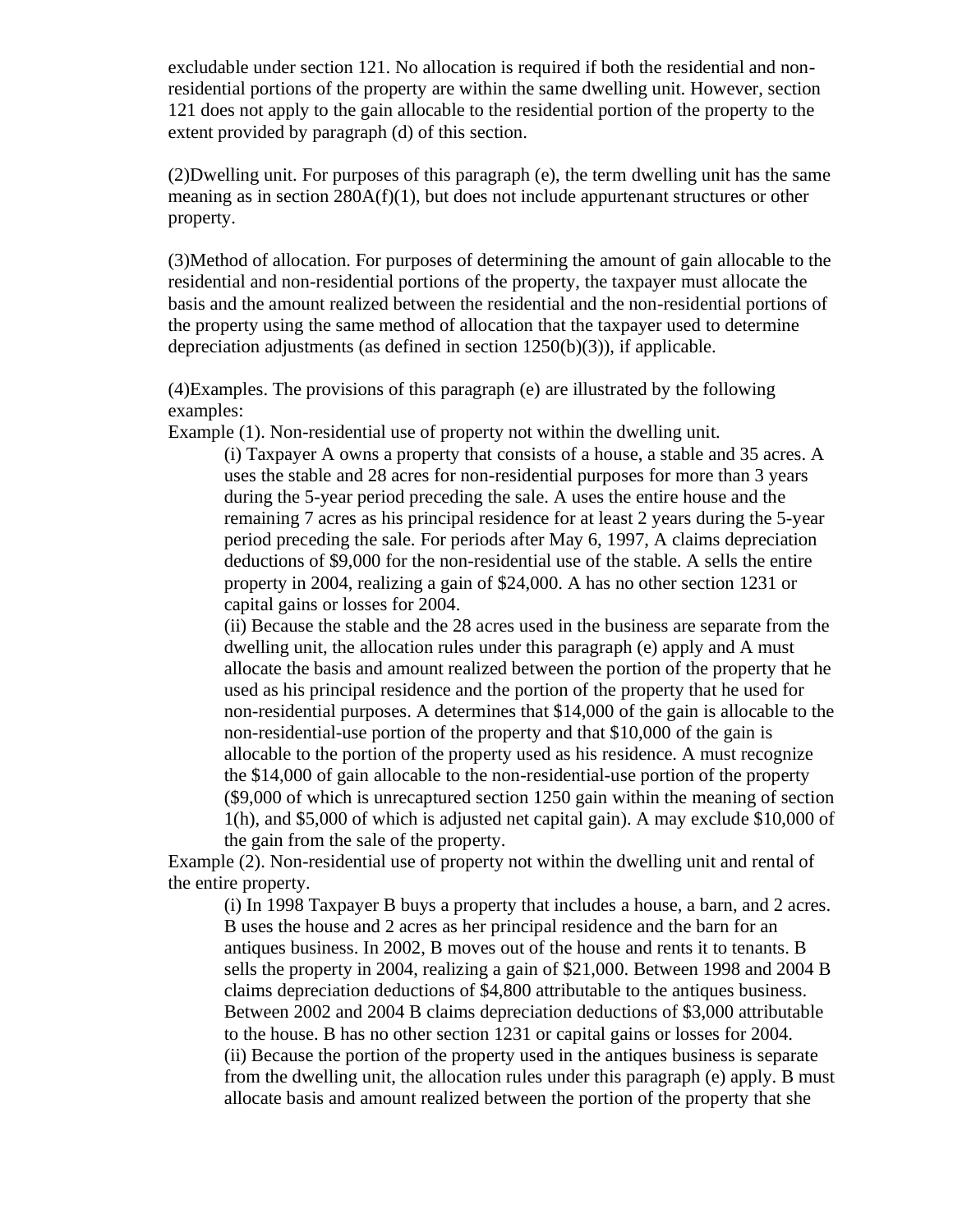used as her principal residence and the portion of the property that she used for non-residential purposes. B determines that \$4,000 of the gain is allocable to the non-residential portion of the property and that \$17,000 of the gain is allocable to the portion of the property that she used as her principal residence.

(iii) B must recognize the \$4,000 of gain allocable to the non-residential portion of the property (all of which is unrecaptured section 1250 gain within the meaning of section 1(h)). In addition, the section 121 exclusion does not apply to the gain allocable to the residential portion of the property to the extent of the depreciation adjustments attributable to the residential portion of the property for periods after May 6, 1997 (\$3,000). Therefore, B may exclude \$14,000 of the gain from the sale of the property.

Example (3). Non-residential use of a separate dwelling unit.

(i) In 2002 Taxpayer C buys a 3-story townhouse and converts the basement level, which has a separate entrance, into a separate apartment by installing a kitchen and bathroom and removing the interior stairway that leads from the basement to the upper floors. After the conversion, the property constitutes 2 dwelling units within the meaning of paragraph (e)(2) of this section. C uses the first and second floors of the townhouse as his principal residence and rents the basement level to tenants from 2003 to 2007. C claims depreciation deductions of \$2,000 for that period with respect to the basement apartment. C sells the entire property in 2007, realizing gain of \$18,000. C has no other section 1231 or capital gains or losses for 2007.

(ii) Because the basement apartment and the upper floors of the townhouse are separate dwelling units, C must allocate the gain between the portion of the property that he used as his principal residence and the portion of the property that he used for non-residential purposes under paragraph (e) of this section. After allocating the basis and the amount realized between the residential and nonresidential portions of the property, C determines that \$6,000 of the gain is allocable to the non-residential portion of the property and that \$12,000 of the gain is allocable to the portion of the property used as his residence. C must recognize the \$6,000 of gain allocable to the non-residential portion of the property (\$2,000 of which is unrecaptured section 1250 gain within the meaning of section 1(h), and \$4,000 of which is adjusted net capital gain). C may exclude \$12,000 of the gain from the sale of the property.

Example (4). Separate dwelling unit converted to residential use. The facts are the same as in Example 3 except that in 2007 C incorporates the basement of the townhouse into his principal residence by eliminating the kitchen and building a new interior stairway to the upper floors. C uses all 3 floors of the townhouse as his principal residence for 2 full years and sells the townhouse in 2010, realizing a gain of \$20,000. Under section  $121(d)(6)$  and paragraph (d) of this section, C must recognize \$2,000 of the gain as unrecaptured section 1250 gain within the meaning of section 1(h). Because C used the entire 3 floors of the townhouse as his principal residence for 2 of the 5 years preceding the sale of the property, C may exclude the remaining \$18,000 of the gain from the sale of the house.

Example (5). Non-residential use within the dwelling unit, property depreciated. Taxpayer D, an attorney, buys a house in 2003. The house constitutes a single dwelling unit but D uses a portion of the house as a law office. D claims depreciation deductions of \$2,000 during the period that she owns the house. D sells the house in 2006, realizing a